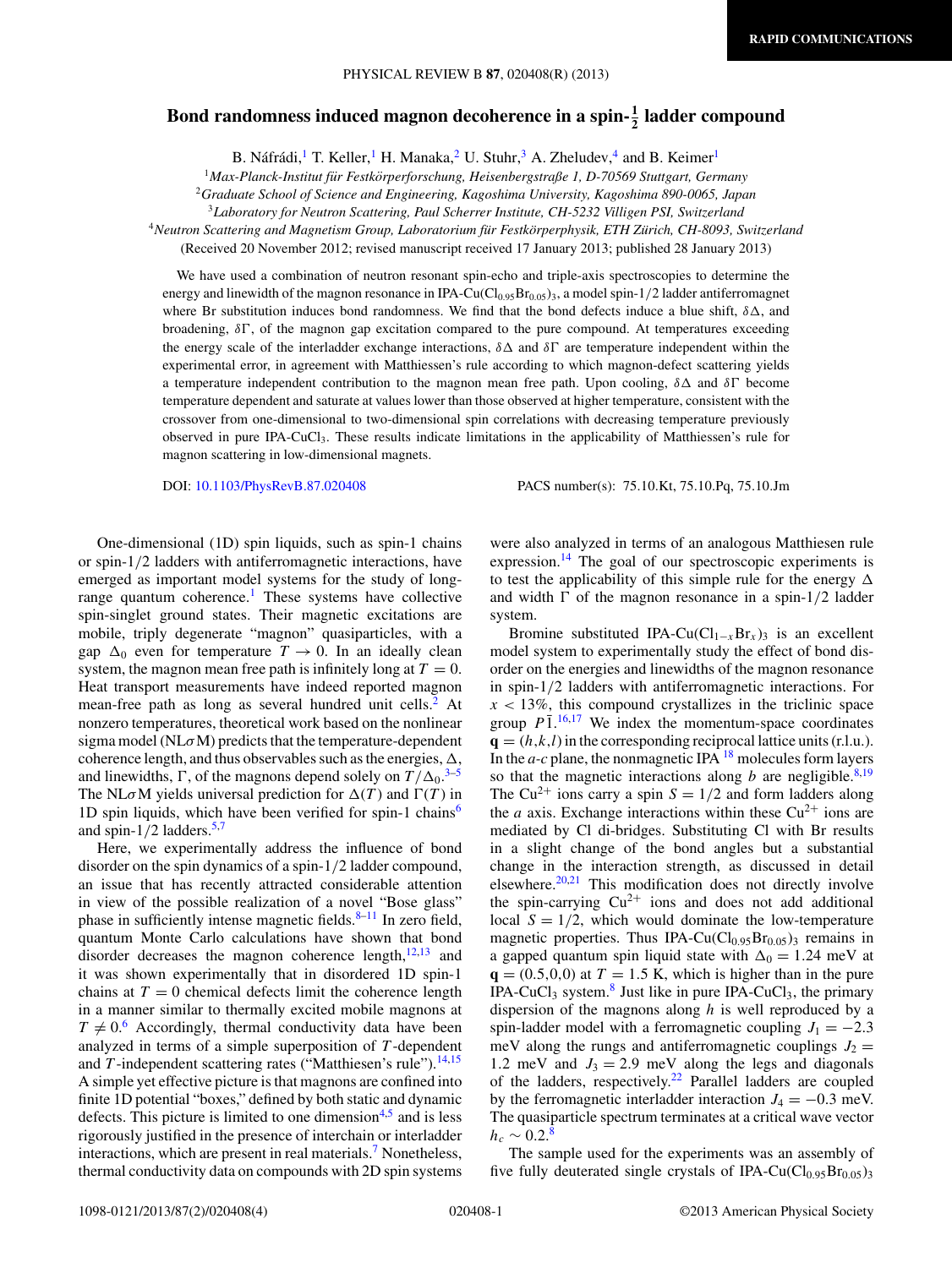<span id="page-1-0"></span>of total volume ∼0.8 g used also in Ref. [8.](#page-3-0) The preparation method is described elsewhere.<sup>16</sup> The neutron resonant spinecho (NRSE-TAS) experiments were performed on the spectrometer TRISP at the research reactor FRM-II in Garching, Germany.<sup>[23](#page-3-0)</sup> The incident neutron beam was spin polarized by a supermirror guide. The (002) reflection of pyrolytic graphite was used to select the energies of incident and scattered neutrons. A velocity selector was used to cut out higher-order contamination of the incident beam. The polarization of the scattered beam with a fixed final energy  $E_f = 6.7$  meV was measured by a transmission polarizer in front of the detector. The energy resolution of these measurements was about  $1 \mu eV^{7,23}$  $1 \mu eV^{7,23}$  $1 \mu eV^{7,23}$  The triple-axis spectroscopy (TAS) measurements were carried out at the TASP cold neutron spectrometer at PSI in Villigen, Switzerland, with neutrons of fixed final energy  $E_f = 5$  meV. The beam optics included vertically focused pyrolytic graphite monochromators and horizontally focused analyzers as well as Be filters positioned after the sample. The energy resolution of this setup was about 0.16 meV.

NRSE-TAS data at the bottom of the magnon dispersion relation at momentum  $q = (0.5, 0, 0)$  and temperature  $T = 0.5$  K for IPA-Cu( $Cl<sub>0.95</sub>Br<sub>0.05</sub>$ )<sub>3</sub> revealed a single magnon resonance with  $\Gamma_{5\%BF}(0.5K) = 50 \pm 10 \,\mu\text{eV}$  linewidth. Because of the intrinsic width of the mode, a splitting due to an effective single ion anisotropy *D* could not be resolved, contrary to the case of the nominally pure IPA-CuCl<sub>3</sub> material, where  $D =$ 37 *μ*eV was observed by NRSE-TAS.[7](#page-3-0) However, the mode has clearly not disappeared entirely, as was conjectured based on the absence of the low temperature electron spin resonance signal.<sup>[21](#page-3-0)</sup> The observed  $\Gamma(0.5K) = 50 \mu eV$  energy width of the magnon mode in the Br substituted compound is comparable to the excitation energy used in these measurements.<sup>21</sup>

In order to follow the temperature evolution of the relatively broad line in IPA-Cu( $Cl<sub>0.95</sub>Br<sub>0.05</sub>$ )<sub>3</sub>, we complemented the NRSE-TAS measurements by cold-TAS experiments at elevated temperatures, where the resolution of this instrument proved to be sufficient. In Fig. 1, typical constant-*q* scans



FIG. 1. (Color online) Typical constant-*q* scans measured on a cold-TAS spectrometer in IPA-Cu(Cl<sub>0.95</sub>Br<sub>0.05</sub>)<sub>3</sub> at  $q = (1.5, 0.0)$ at different temperatures. The solid lines are the results of fits to Lorentzians convoluted with the resolution function of the instrument. Scans at different temperatures are shifted vertically for clarity.



FIG. 2. (Color online) (a) Temperature dependence of the magnon energy gap  $\Delta$  for IPA-Cu(Cl<sub>0.95</sub>Br<sub>0.05</sub>)<sub>3</sub> (red rectangles). Blue points are for IPA-CuCl<sub>3</sub> from Refs. [5](#page-3-0) and [7.](#page-3-0) Empty and filled symbols represent data collected by NRSE and TAS techniques, respectively. The blue line is the result of a calculation based on a NL*σ*M with  $\Delta_0 = 1.44$  meV and interladder interaction  $J_{\perp}/J = 0.1$ , following Ref. [24.](#page-3-0) The red line is shifted by 0*.*25 meV relative to the blue one. (b) Temperature dependence of the bond randomness induced magnon blue shift of the 5% Br substituted compound. The broad shaded line is a guide to the eyes.

are shown as a function of temperature. The data were fitted to a Lorentzian mode convoluted with the four-dimensional resolution function of the instrument (lines in Fig. 1).

The temperature dependence of the energy gap  $\Delta$  is shown in the top panel of Fig. 2 (red rectangles). The previous results<sup>5,7</sup> on the clean IPA-CuCl<sub>3</sub> are also shown for comparison (blue symbols). In the Br substituted compound,  $\Delta$  is always larger, but its temperature evolution is similar to the pure compound. Figure  $2(b)$  shows the temperature dependence of the bond randomness induced blue shift,  $\delta \Delta =$  $\Delta_{5\%BF} - \Delta_{0\%BF}$  in the same temperature range. For  $T > 13$  K,  $\delta\Delta$  is about 0.25 meV, and it is temperature independent within our experimental precision. Upon lowering the temperature, *δ* drops by a factor of three in a narrow temperature range of  $8 \lesssim T \lesssim 13$  K. For  $T \lesssim 8$  K,  $\delta \Delta$  saturates at ~0.1 meV.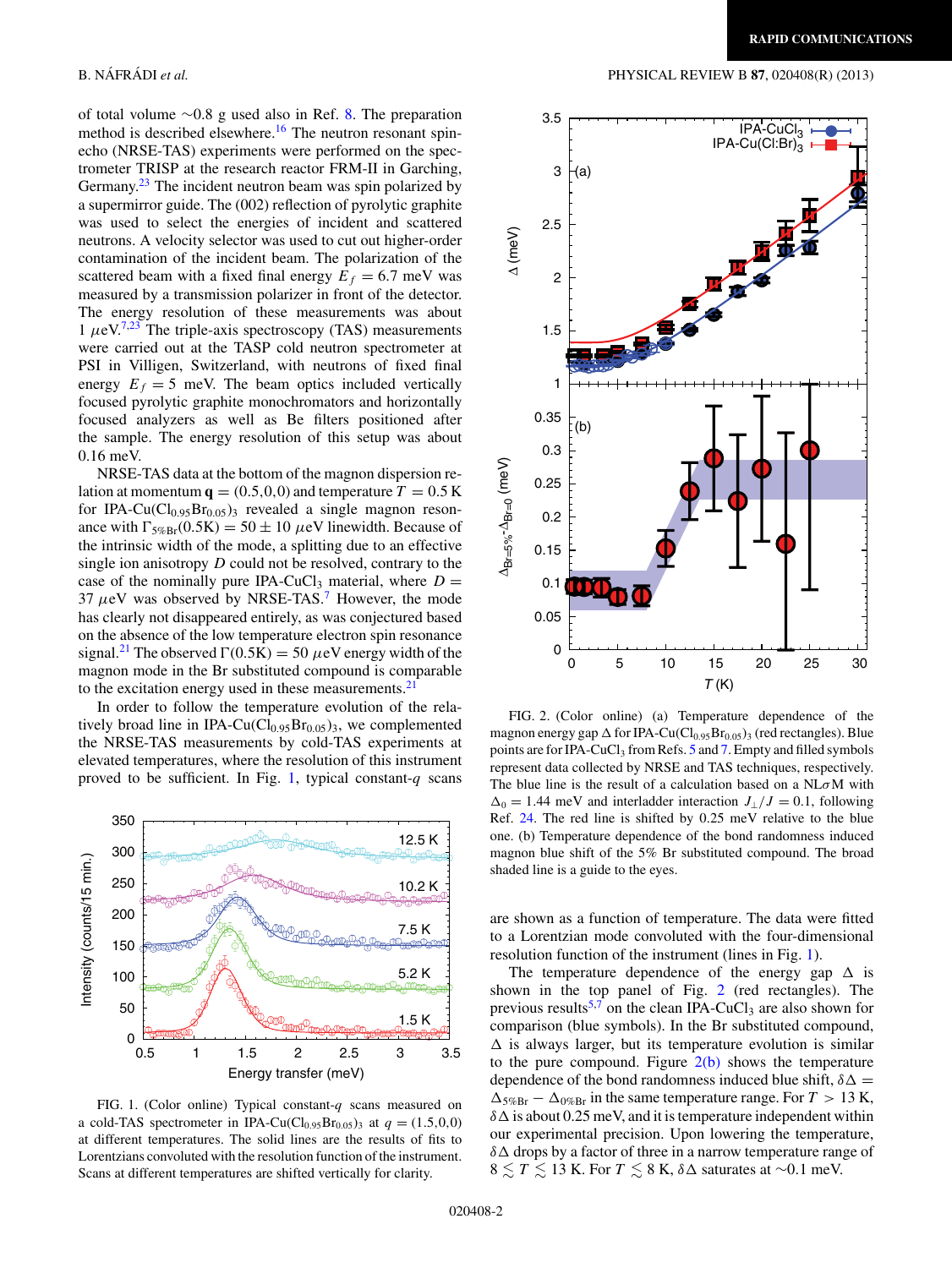

FIG. 3. (Color online) (a) Temperature dependence of the magnon linewidth  $\Gamma$ . Blue points are from Refs. [5](#page-3-0) and [7.](#page-3-0) Red rectangles are the result of the present study. Empty and filled symbols represent data collected by NRSE and TAS techniques, respectively. The line represents NL $\sigma$ M calculations<sup>25</sup> with  $\Delta_0 = 1.44$  meV. (b) Temperature dependence of the magnon decoherence induced by bond randomness of the 5% Br substituted compound. The broad shaded guide to the eyes line used here is the same as in Fig. [2](#page-1-0) but divided by a factor 2.

The temperature dependence of the magnon linewidth,  $\Gamma$ , extracted from the fits for IPA-Cu( $Cl<sub>0.95</sub>Br<sub>0.05</sub>$ )<sub>3</sub> is also similar to IPA-CuCl<sub>3</sub> in the entire temperature range, although the resonance in the Br-substituted system is always broader [see Fig.  $3(a)$ ]. The bond randomness induced magnon decoherence  $\delta\Gamma = \Gamma_{5\%Br} - \Gamma_{0\%Br}$  is plotted in Fig. 3(b) as a function of temperature. Above *T* ∼ 13 K, it is temperature independent  $(\delta\Gamma \sim 0.13$  meV) within the experimental error, and then decreases quickly upon cooling between  $8 \lesssim T \lesssim 13$  K. A temperature independent value  $\delta \Gamma \sim 0.05$  meV is again observed for  $T\lesssim 8$  K. Notably,  $\delta \Delta$  and  $\delta \Gamma$  show a very similar behavior in the entire temperature range.

We discuss these observations in the framework of the dimensional crossover picture developed on the basis of prior TAS and NRSE-TAS data on pure IPA-CuCl<sub>3</sub>, which are well described in the entire temperature range by a mean-field analysis of a spin-1 chain with weak interchain interactions on a cubic lattice.[3,7,24](#page-3-0) (Note that the predictions of the NL*σ*M hold for both spin-1 chains and spin-1*/*2 ladders.) The results of this analysis are shown in Fig.  $2(a)$  by a blue line. For temperatures exceeding the energy scale of the interladder interactions,  $J_4/k_B$ , the magnons follow an effective 1D dispersion relation, and the temperature dependence of  $\Delta$  and is in good agreement with the predictions of the 1D NL*σ*M. For  $T \ll J_4/k_B$ , on the other hand, the 2D dispersion is fully established, and thermally excited magnons are confined to its 2D troughs. A crossover from 1D to 2D behavior takes place at intermediate temperatures.

The observation of approximately *T* -independent values of  $\delta\Delta$  and  $\delta\Gamma$  in the Br-substituted system at high temperatures is qualitatively consistent with this picture, and with Matthiessen's rule, which has been extensively applied in the analysis of magnon-mediated heat conduction in 1D and 2D spin systems. $14,15$  Written in terms of the magnon mean free path, *L*, this rule stipulates that  $L^{-1} = L_{\text{dynamic}}^{-1} + L_{\text{static}}^{-1}$ , where  $L_{\text{dynamic}}$  and  $L_{\text{static}}$  arise from magnon-magnon and magnon-defect collisions, respectively. At high temperatures, the *T* dependence of *L* arises solely from  $L_{dynamic}$ , which is inversely proportional to the density of thermally excited magnons and is well described by the NL*σ*M. We can thus compare our experimental data to the results of Monte Carlo calculations for finite spin-1 chains, $26$  where the observed value of  $\delta\Delta/\Delta_0 \sim 0.2$  corresponds to a chain length of  $L_{static} \sim 10a$ . A similar estimate can be made on the basis of the broadening  $\delta\Gamma/\Delta_0 \sim 0.1$  observed at high temperature, which together with the magnon velocity,  $v = 2.9$  meV,<sup>[5](#page-3-0)</sup> translates into  $L_{static} \sim 22a$ . The difference between these two estimates of  $L_{static}$  may be influenced by the unresolved splitting of the magnon resonance in IPA-Cu( $Cl_{1-x}Br_x$ )<sub>3</sub>. Both values are larger than 5*a*, the average distance between Br defects along the ladders in our sample. The deviations between the theoretical predictions for finite-size systems and the experimental observations on IPA-Cu( $Cl<sub>0.95</sub>Br<sub>0.05</sub>$ )<sub>3</sub> indicate that not all Br defects effectively break up the chains into finite-size segments. In particular, defects on the legs of the ladder may be less effective scattering centers than those along the rungs and diagonals.

At temperatures 8 K  $\lesssim T \lesssim 13$  K,  $\delta \Delta$  and  $\delta \Gamma$  are strongly *T* -dependent, which indicates that the simple Matthiessen rule no longer applies in this regime. This is consistent with the dimensional crossover picture, according to which the effective dimensionality of the spin system, and hence also the character of the scattering of magnons from bond defects, is temperature dependent in this temperature range. This also implies that thermal conductivity data should be interpreted with caution in quasi-1D magnets, where dimensional crossover phenomena are common.

In the low-*T* limit, the density of magnons thermally excited across the gap decreases exponentially upon cooling, and *L* is expected to be dominated by the static contribution, *L*static. The observation of temperature-independent values of *δ* and  $\delta \Gamma$  for  $T \lesssim 8$  K is consistent with this expectation. The reduced values of  $\delta \Delta$  and  $\delta \Gamma$  at low temperatures, compared to those observed in the high-*T* regime, are again in qualitative agreement with the dimensional crossover picture, and with the notion that defects are less disruptive for 2D than for 1D spin correlations. Qualitatively, the reduction of  $\delta \Delta$  and  $\delta \Gamma$  at low